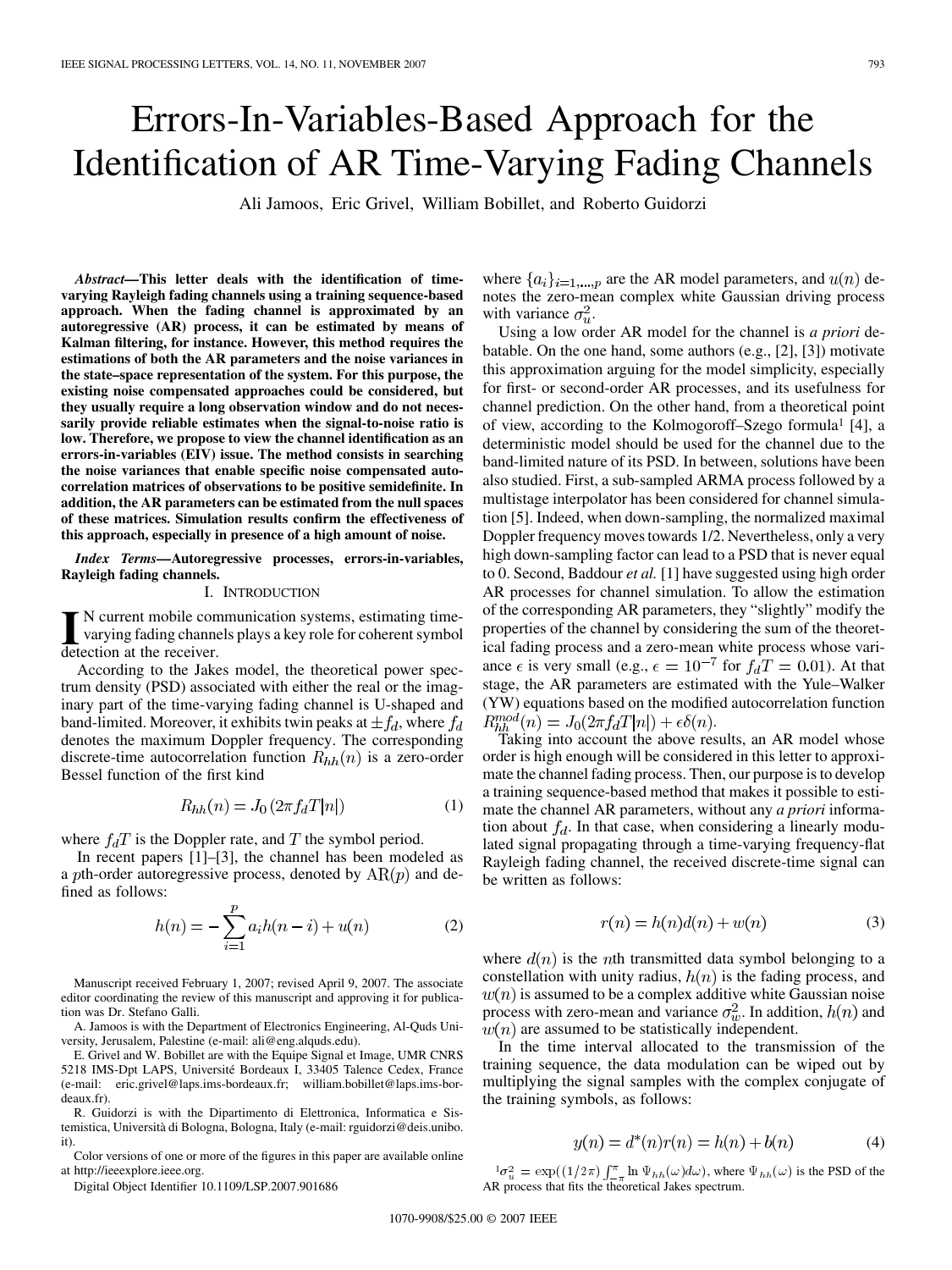where the noise  $b(n)$  is zero-mean white Gaussian with variance  $\sigma_b^2 = \sigma_w^2.$ 

Among the existing estimation methods, Tsatsanis *et al.* [6] suggest estimating the AR parameters from the channel covariance estimates by means of a YW estimator. However, the method results in biased estimates. Alternative methods initially developed in other fields than wireless communications can be considered. Among them, a bias-correction least-square technique has been presented by Zheng [7], while Davila [8] has proposed to solve the so-called noise-compensated YW equations using a subspace-based method. Nevertheless, these methods may have convergence problems and are outperformed by the recursive instrumental variable technique based on two-cross-coupled Kalman filters proposed in [9]. One Kalman filter is used to estimate the AR process, while the second one makes it possible to estimate the corresponding AR parameters from the estimated AR process. It should be noted that we have analyzed the relevance of this approach to estimate multi-carrier direct-sequence code division multiple access (MC-DS-CDMA) fading channels in [10]. However, the variance of the additive noise is assumed to be known.

Here, we propose another approach, which views the estimation of the channel AR parameters as an errors-in-variables (EIV) issue [11]. As suggested by some of the authors in the framework of control [12], [13] and recently in the field of speech enhancement [14], the formulation of an EIV estimation problem consists in determining, on only the basis of noisy observations  $y(n)$  and given (2), the set of  $\kappa$ -tuple  $\{a_i\}_{i=1,\dots,\kappa}$ <sub>p</sub> that satisfies the condition

$$
[h(n - \kappa) \quad \cdots \quad h(n - 1) \quad (h(n) - u(n))] \times [a_{\kappa} \quad \cdots \quad a_1 \quad 1]^T = 0 \quad (5)
$$

or equivalently

$$
\bar{\mathbf{R}}_{\mathbf{h}}^{\kappa+1}[a_{\kappa} \quad \cdots \quad a_1 \quad 1]^T = 0 \tag{6}
$$

where  $\bar{\mathbf{R}}_h^{\kappa+1}$  denotes the  $(\kappa+1) \times (\kappa+1)$  positive semidefinite correlation matrix of  $[h(n - \kappa) \cdots h(n-1) (h(n) - u(n))].$ 

Therefore, due to (6), the estimations of the AR parameters and the variances of both the measurement noise and the driving process consists in estimating  $\bar{R}^{\kappa+1}$  and its kernel, for specific values of  $\kappa$ .

The remainder of this letter is organized as follows. The parametric identification of the fading channel is presented in Section II. Simulation results are reported in Section III.

#### II. IDENTIFICATION OF THE CHANNEL AR PARAMETERS

Let N observation samples  $\{y(n)\}_{n=1,\dots,N}$  be obtained during the transmission of a training sequence and  $\kappa$  be set to  $p$ . In addition, let us define the following four  $(p+1) \times 1$  vectors:

$$
\boldsymbol{\theta}_{p+1} = [a_p \quad \cdots \quad a_1 \quad 1]^T \tag{7}
$$

$$
\mathbf{y}(n) = [y(n-p) \quad \cdots \quad y(n-1) \quad y(n)]^T \tag{8}
$$

$$
\mathbf{h}(n) = \begin{bmatrix} h(n-p) & \cdots & h(n-1) & h(n) \end{bmatrix}^T \tag{9}
$$

$$
\mathbf{b}(n) = [b(n-p) \cdots b(n-1) \ b(n)]^{T}.
$$
 (10)

Given (4), (8), (9), and (10), the observation autocorrelation matrix satisfies:

$$
\mathbf{R}_{\mathbf{y}}^{p+1} = \mathbf{E}\left[\mathbf{y}(n)\mathbf{y}^H(n)\right] = \mathbf{R}_{\mathbf{h}}^{p+1} + \sigma_b^2 \mathbf{I}_{p+1} \tag{11}
$$

where  $\mathbf{R}_{\mathbf{h}}^{p+1} = \text{E}[\mathbf{h}(n)\mathbf{h}^H(n)]$ , and  $\mathbf{I}_{p+1}$  is the identity matrix.

Due to (5) and (11), it follows that

$$
\mathbf{\bar{R}}_{\mathbf{h}}^{p+1} = \mathbf{R}_{\mathbf{h}}^{p+1} - \text{diag}\left[\underbrace{0 \cdots 0}_{p} \sigma_{u}^{2}\right]
$$
\n
$$
= \mathbf{R}_{\mathbf{y}}^{p+1} - \text{diag}\left[\sigma_{b}^{2} \mathbf{I}_{p}, \sigma_{s}^{2}\right]
$$
\n(12)

where

$$
\sigma_s^2 = \sigma_b^2 + \sigma_u^2. \tag{13}
$$

By referring to the EIV-based methods [12], [13], the actual point  $P^a = (\sigma_s^2, \sigma_b^2)$  belongs to the set of solutions  $P = (\alpha, \beta)$ , making the following matrices positive semidefinite:

$$
\bar{\mathbf{R}}_h^{p+1}(P) = \mathbf{R}_\mathbf{y}^{p+1} - \text{diag}[\beta \mathbf{I}_p, \alpha] \ge 0. \tag{14}
$$

The set of solutions  $P = (\alpha, \beta)$  is the convex curve  $S(\mathbb{R}^{p+1}_v)$ belonging to the first quadrant of the  $(\alpha\beta)$ -plane<sup>2</sup> and whose concavity faces the origin (see Fig. 1). In addition, every point  $P$ can be associated with the parameter vector  $\theta_{p+1}(P)$  satisfying (6) as follows:

$$
\mathbf{\bar{R}}_{\mathbf{h}}^{p+1}(P)\boldsymbol{\theta}_{p+1}(P) = 0.
$$
 (15)

However, this procedure provides a family of solutions. When carrying out the EIV method with  $\kappa = p + 1$ , i.e., considering a  $(p+1)$ th-order AR process, another set of solutions is obtained. The true solution can hence be extracted since it belongs to both sets. By extending the right-hand side of the vectors in (8)–(10) with a new value at time  $n + 1$ , one obtains the  $(p + 2) \times 1$ vectors  $y(n + 1)$ ,  $h(n + 1)$ , and  $b(n + 1)$ . It follows that

$$
\bar{\mathbf{R}}_h^{p+2}(P) = \mathbf{R}_\mathbf{y}^{p+2} - \text{diag}[\beta \mathbf{I}_{p+1}, \alpha] \ge 0 \tag{16}
$$

and

$$
\mathbf{\bar{R}}_{\mathbf{h}}^{p+2}(P)\boldsymbol{\theta}_{p+2}(P) = 0.
$$
 (17)

When  $P = P<sup>a</sup>$ , one has more particularly

$$
\bar{\mathbf{R}}_{\mathbf{h}}^{p+2}(P^a) \begin{bmatrix} 0\\ \theta_{p+1}(P^a) \end{bmatrix} = 0.
$$
 (18)

Given (16) and (18), the actual point  $P^a$  belongs to both and  $S(\mathbf{R}_{\mathbf{v}}^{p+2})$  convex curves (see Fig. 1). So, once the point  $P^a$  is determined, the parameter vector  $\theta_{p+1}$  can be extracted from the null space of  $\mathbf{\bar{R}}^{p+1}_{\mathbf{h}}(P^a)$  using (15).

However, in all practical cases that rely on limited sequences of data, the EIV assumptions do not hold. Hence, no point  $P^a$ belongs to both  $S(\mathbf{R}_{\mathbf{v}}^{p+1})$  and  $S(\mathbf{R}_{\mathbf{v}}^{p+2})$ . Therefore, several criteria (see, e.g., [13]) have been proposed to apply the EIV scheme in these cases. The algorithm [13] that will be used in the following is based on the shift-invariant property of the dynamic systems described by (18).

- 1) Compute the estimates of  $\mathbb{R}^{p+1}_v$  and  $\mathbb{R}^{p+2}_v$ .
- 2) Start from generic points  $P_1 = (\alpha_1, \beta_1)$  on  $S(\widehat{\mathbf{R}}_{\mathbf{v}}^{p+1})$  and on  $S(\mathbf{R}_{v}^{p+2})$  such as (see Fig. 1). Note that this is an easily solvable generalized eigenvalue problem [15].

 $\alpha^2 \alpha$  corresponds to  $\sigma_s^2$  and stands for the abscissa, while  $\beta$  corresponds to  $\sigma_b^2$ and stands for the ordinate.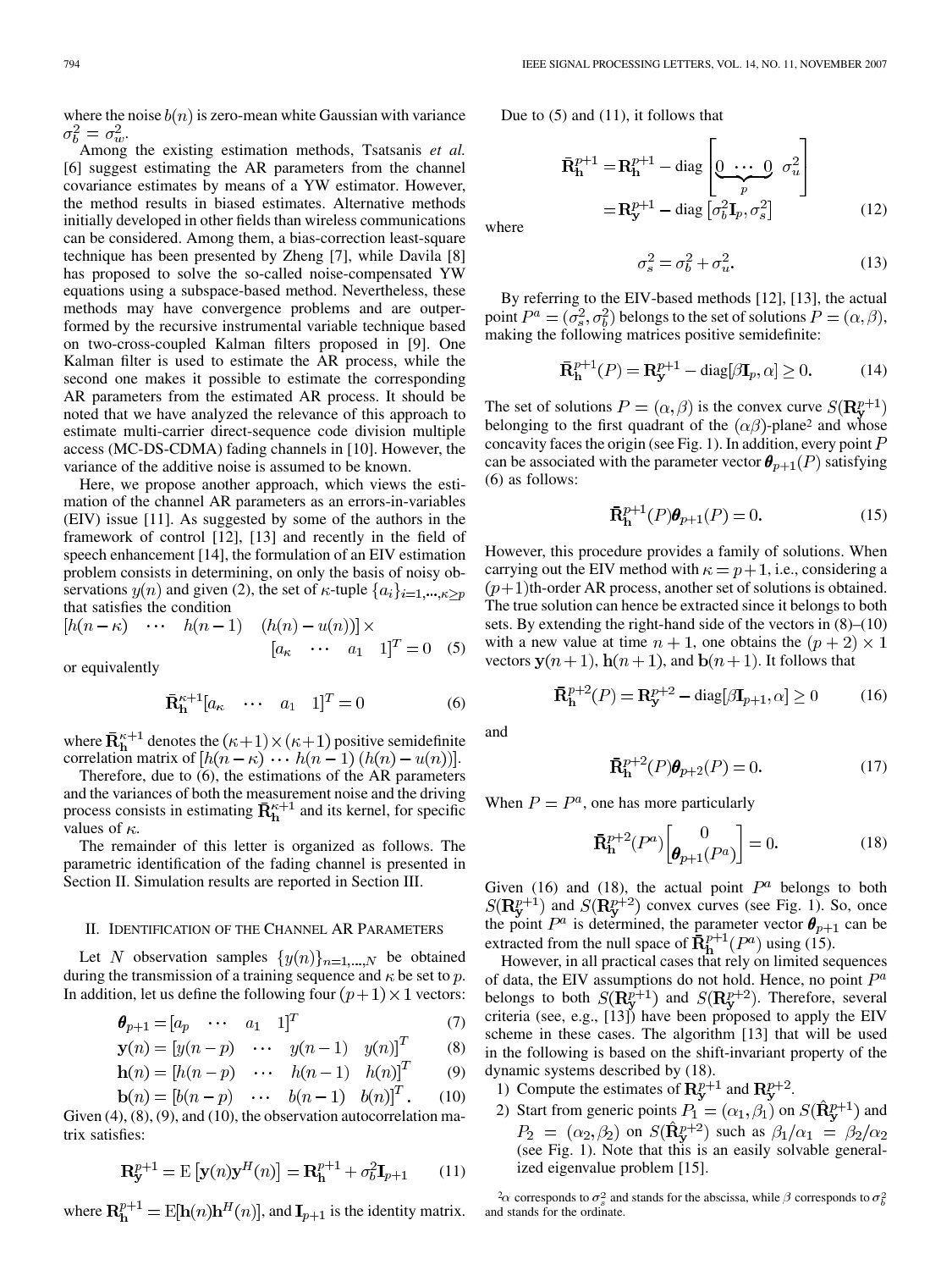

Fig. 1. Typical shapes of  $S(\mathbf{R}_{\mathbf{y}}^{p+1})$  and  $S(\mathbf{R}_{\mathbf{y}}^{p+2})$ .

- 3) Compute  $\mathbf{R}_{h}^{p+1}(P_1)$ ,  $\mathbf{R}_{h}^{p+2}(P_2)$ , and  $\boldsymbol{\theta}_{p+1}(P_1)$  by using relations (14), (16), and (15), respectively,
- 4) Compute the following cost function:

$$
J(P_1, P_2) = \begin{bmatrix} 0 \\ \boldsymbol{\theta}_{p+1}(P_1) \end{bmatrix}^H \mathbf{R}_{\mathbf{h}}^{p+2}(P_2) \begin{bmatrix} 0 \\ \boldsymbol{\theta}_{p+1}(P_1) \end{bmatrix}.
$$
 (19)

5) Search on  $S(\mathbf{R}_{v}^{p+1})$  for the noise variances that minimize  $J(P_1, P_2)$ .

### III. SIMULATION RESULTS

In this section, we carry out a comparative simulation study on channel identification between the following three methods: 1) proposed EIV-based approach;

- 2) two-cross-coupled Kalman filters approach [10];
- 3) Yule–Walker estimator, used, for instance, in [6].

Despite a computational cost higher than [6] and [10], the proposed approach has various advantages. To illustrate them, two simulation experiments are carried out.

In the first one, the fading process  $h(n)$  is generated according to a pth-order autoregressive model-based simulator with a given Doppler rate  $f_dT$ . Thus, when p is set to 2, according to Table I, the proposed approach yields better AR parameter estimates than the two other approaches, especially for low SNR. In addition, it has the advantage of providing accurate estimates of the measurement noise variance. When increasing the model order, the proposed approach still results in better AR PSD estimates than the other approaches. See Figs. 2 and 3. As pointed out in [1], increasing the model order allows a better fit between the PSD of the resulting process and the PSD of the realistic Jakes channel. It should be noted that for every method, when the model order is getting higher (for instance,  $p = 50$ ), the accurate estimation of all the AR parameters becomes difficult, even at high SNR. This is due to the U-shaped low-pass band-limited nature of the channel spectrum or, equivalently, to the positions of the corresponding AR poles,<sup>3</sup> which are close to the unit circle in the  $z$ -plane.

 ${}^{3}H(z)=1/(1+ \sum_{i} a_{i} z^{-i})=1/\prod_{i} (1-p_{i} z^{-1})$ , where  $p_{i}$  is the so-called pole.

TABLE I AVERAGE AR(2) PARAMETER AND MEASUREMENT NOISE VARIANCE ESTIMATES BASED ON 1000 REALIZATIONS. THE TRUE VALUES ARE  $a_1 = -1.5513, a_2 = 0.9018, \sigma_u^2 = 0.0625$ .  $N = 200$  and  $f_dT = 0.14$ 

| <b>SNR</b>          |                    | 5 dB                     | 10dB             | 15dB                      |
|---------------------|--------------------|--------------------------|------------------|---------------------------|
|                     |                    | $\sigma_{h}^{2} = 0.316$ | $\sigma_b^2=0.1$ | $\sigma_{h}^{2} = 0.0316$ |
| Proposed            | $\hat{a}_1$        | $-1.5304$                | $-1.5418$        | $-1.5440$                 |
|                     | $\hat{a}_2$        | 0.8798                   | 0.8917           | 0.8938                    |
|                     | $\hat{\sigma}^2_u$ | 0.0752                   | 0.0641           | 0.0623                    |
|                     | $\hat{\sigma}_b^2$ | 0.3121                   | 0.0986           | 0.0313                    |
| Two-cross-coupled   | $\hat{a}_1$        | $-1.1977$                | $-1.3565$        | $-1.4549$                 |
| Kalman filters [10] | $\hat{a}_2$        | 0.5979                   | 0.7330           | 0.8174                    |
|                     | $\hat{\sigma}_u^2$ | 0.2545                   | 0.1406           | 0.1046                    |
| Yule-Walker         | $\hat{a}_1$        | $-0.7059$                | $-1.0726$        | $-1.3248$                 |
| [6]                 | $\hat{a}_2$        | 0.1632                   | 0.4626           | 0.6896                    |
|                     | $\hat{\sigma}^2_u$ | 0.7717                   | 0.3798           | 0.1941                    |



Fig. 2. Estimations of AR(5) PSD obtained by using three different approaches.  $N = 200$ , SNR = 30 dB, and  $f_dT = 0.2$ . Ten realizations are plotted. The channel is generated from AR(5) model-based simulator.



Fig. 3. Estimations of AR(20) PSD obtained by using three different approaches.  $N = 200$ , SNR = 30 dB, and  $f<sub>d</sub>T = 0.2$ . Ten realizations are plotted. The channel is generated from AR(20) model-based simulator.